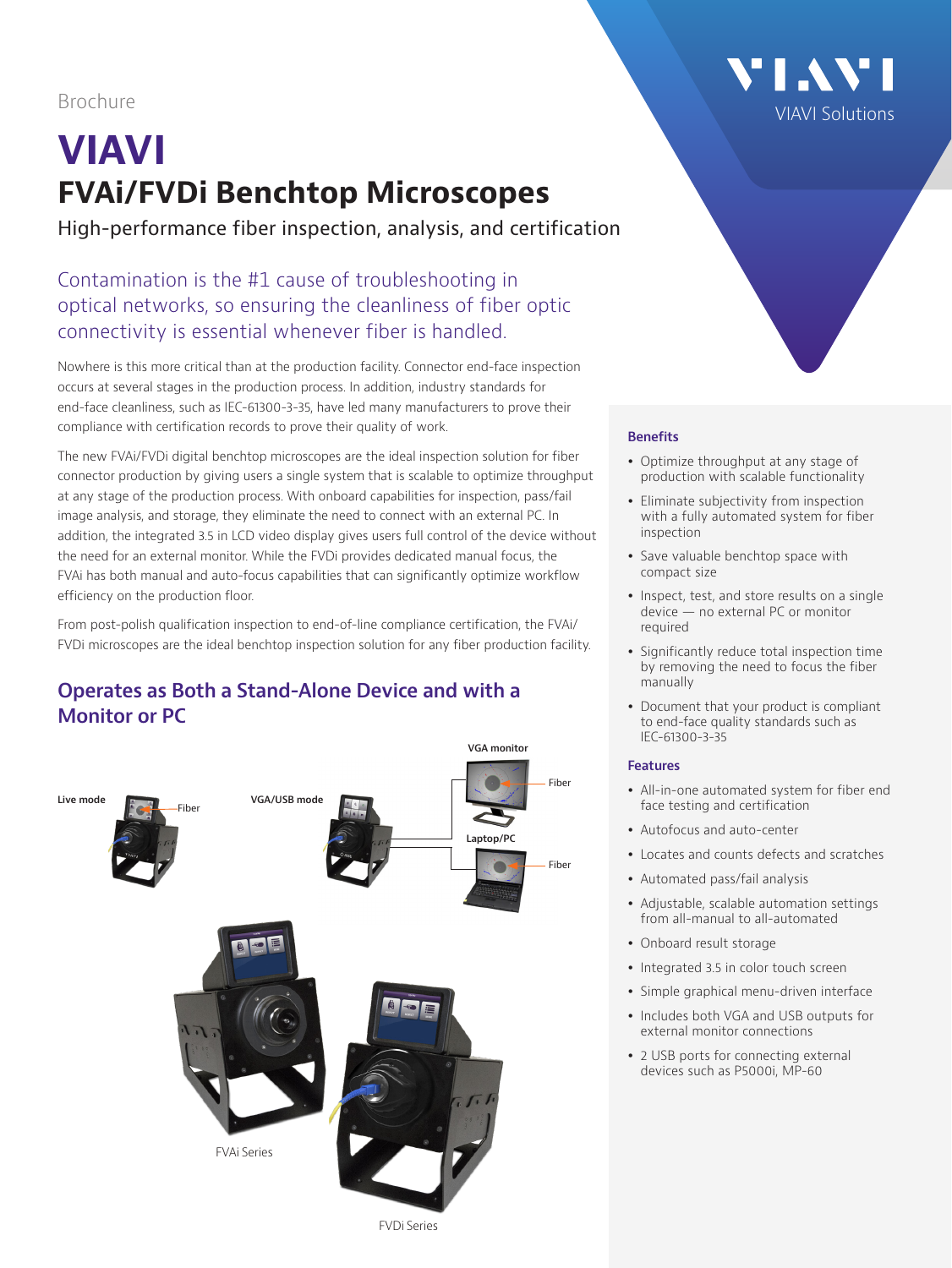# **Optimize Workflow Efficiency with Time-Saving Features**

Time is money on the production floor and every second saved can impact the bottom line. Inspecting fiber end faces is a critical part of the manufacturing process. However, many production managers encounter challenges with inspection that can slow down or even halt production completely. FVAi/FVDi inspection solution microscopes overcome these challenges with features that help ensure optimized throughput and workflow in a seamless system that is fast, reliable, and easy.

- Eliminate time-consuming hassles with getting the image in optimized focus with built-in Autofocus capability. Simply touch the auto-focus icon and let the microscope do the rest.
- Test both patch cords and bulkheads in a seamless workflow by connecting a P5000i probe microscope via USB. Easily alternate between the on-board microscope and the P5000i at the push of a button.
- Scale the level of automation to your process by selecting from various workflow options to activate, including Auto-Focus on Insert, Auto-Test, Automatic File Naming, and Auto-Save after Test.
- Group multiple tests together into a single report. Whether you are testing both ends of a jumper, all the fibers in a ribbon connector, or a multi-connector harness, the microscope lets you create and name groups of tests that can be both saved and displayed together in a consolidated test report.
- Integrate inspection and power measurement together into the same test. Connect an MP-60 or PowerChek™ instrument via USB and use the onboard touch screen for controls and viewing readings. Ideal when building patch cords, this capability provides everything needed to create a certification report for both connector end faces and optical loss.

# **Connect Additional VIAVI Devices**

| P5000i Probe Microscope<br>Inspect and analyze fiber end<br>faces, detect defects, and provide pass/fail<br>results.    |
|-------------------------------------------------------------------------------------------------------------------------|
| <b>MP Series OPM</b><br>View optical power measurement results,<br>edit acceptance criteria, and view saved<br>results. |
| <b>PowerChek OPM</b><br>View optical power measurement<br>results, edit acceptance criteria, and view<br>saved results. |

# **Ordering Information**

| <b>Description</b>                                                       | <b>Part Number</b> |
|--------------------------------------------------------------------------|--------------------|
| FVAI 200/400x dual magnification, auto focus                             | <b>FVAi-2400</b>   |
| FVAI 200/400x dual magnification, long working<br>distance, auto focus   | <b>FVAi-2400-L</b> |
| FVAi 100/200x dual magnification, auto focus                             | <b>FVAi-2200</b>   |
| FVAi 40/80x dual magnification, auto focus                               | <b>FVAi-2080</b>   |
| FVDi 200/400x dual magnification, manual focus                           | <b>FVDi-2400</b>   |
| FVDi 200/400x dual magnification, manual focus,<br>long working distance | FVDi-2400-L        |
| FVDi 100/200x dual magnification, manual focus                           | <b>FVDi-2200</b>   |
| FVDi 40/80x dual magnification, manual focus                             | <b>FVDi-2080</b>   |
| FVDn 200/400x dual magnification, manual focus,<br>no analysis           | FVDn-2400          |
| FVDn 100/200x dual magnification, manual focus,<br>no analysis           | FVDn-2200          |

Visit www.viavisolutions.com for more information, vendor endorsements, and product videos.

# **Intuitive User Controls**



- Icon based
- Touch-screen interface
- Supports multiple languages